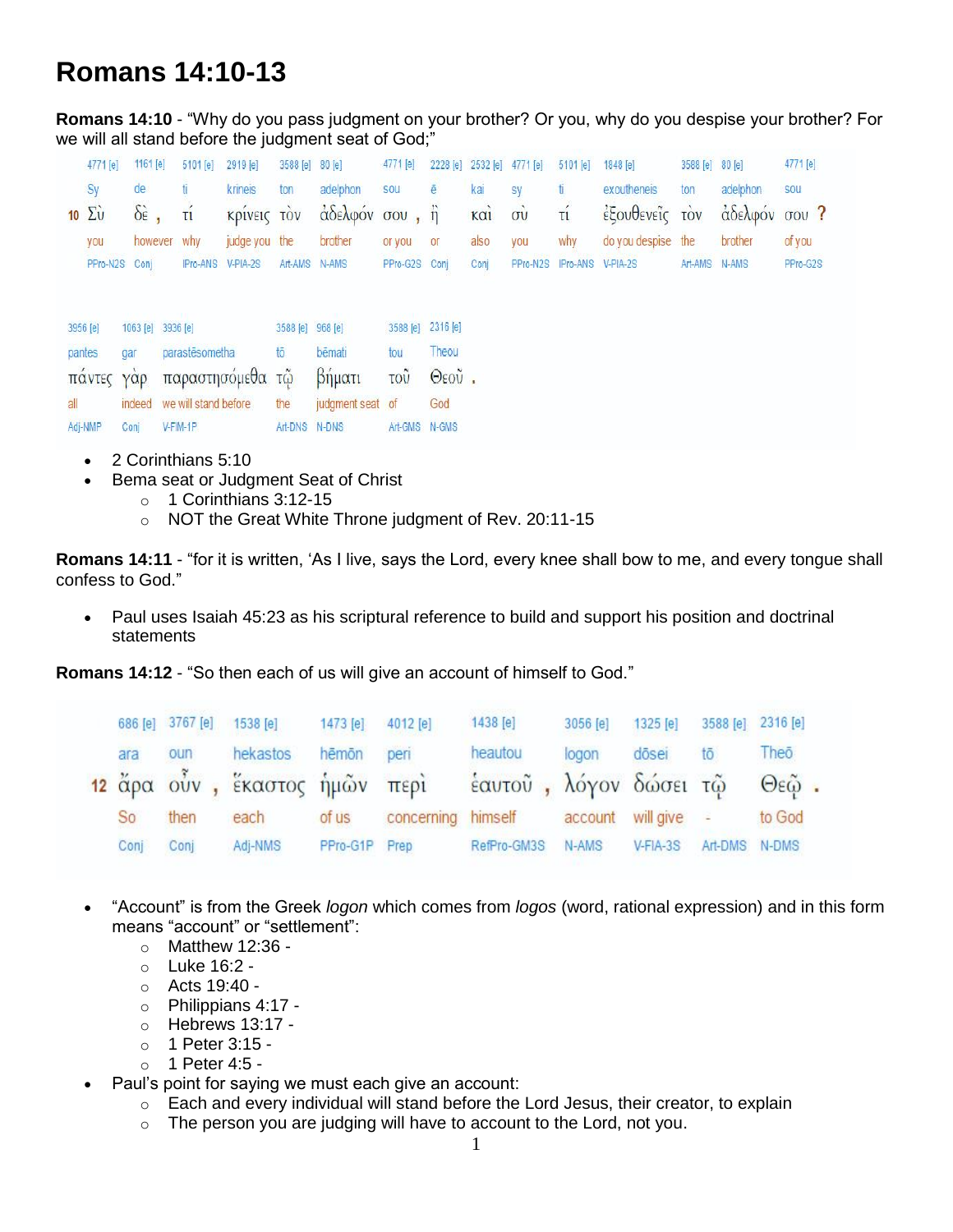- $\circ$  The "strong" believer will have to explain to the Lord their position for judging the "weak" believer (or, vice versa)
- $\circ$  The "strong" believer will have to explain to the Lord (not the weak believer) why they felt it was appropriate to eat and drink what they did and to do what they did on "holy days"

**Romans 14:13** - "Therefore let us not pass judgment on one another any longer, but rather decide never to put a stumbling block or hindrance in the way of a brother."

|                 | 3371 [e]                        | 3767 [e]                             | 240 [e]                                   | 2919 [e]                                         | 235 [e] | 3778 [e]          | 2919 [e]  | 3123 [e] |         |     | 3588 [e] 3361 [e] 5087 [e] | 4348 [e]                            | 3588 [e]             |
|-----------------|---------------------------------|--------------------------------------|-------------------------------------------|--------------------------------------------------|---------|-------------------|-----------|----------|---------|-----|----------------------------|-------------------------------------|----------------------|
|                 | Mēketi                          | oun                                  | allēlous                                  | krinömen                                         | alla    | touto             | krinate   | mallon   | to      | mē  | tithenai                   | proskomma                           | $t\bar{o}$           |
|                 | 13 Μηκέτι ούν                   |                                      |                                           | άλλήλους κρίνωμεν; άλλά τοῦτο κρίνατε μᾶλλον, τὸ |         |                   |           |          |         | μή  |                            | τιθέναι πρόσκομμα                   | $\tau\tilde{\omega}$ |
|                 | No longer                       |                                      | therefore one another                     | should we judge but                              |         | this              | determine | rather   | ÷       | not | to put                     | [any] stumbling block before [your] |                      |
|                 | Adv                             | Conj                                 | RecPro-AMP                                | V-PSA-1P                                         | Conj    | DPro-ANS V-AMA-2P |           | Adv      | Art-ANS | Adv | <b>V-PNA</b>               | N-ANS                               | Art-DMS              |
| 80 [e]<br>N-DMS | adelphō<br>άδελφῷ, ή<br>brother | 2228 [e] 4625 [e]<br>ē<br>or<br>Conj | skandalon<br>σκάνδαλον.<br>snare<br>N-ANS |                                                  |         |                   |           |          |         |     |                            |                                     |                      |

- Romans 14:13-23 is focused on the "strong" not becoming a stumbling block to the "weak"
- The Christian's freedom should be governed by the Christian's love.
- This section (14:13-14:21):
	- $\circ$  begins and ends warning the "strong" not to cause the weak to stumble (14:13 and 14:21)
	- o Stating twice that nothing is unclean (or, all things are clean) after the opening and right before the closing (14:14 and 14:20)
	- o Providing theology and logic for this position in verses 14:15-20.
	- Notice the Greek word "krino" (*krinomen* and *krinate*) is used for "judge" and "determine"
		- $\circ$  Point" instead of using your spiritual sensitivities and theological knowledge to "judge" believers, use them to "determine" your proper course of action with your fellow believers.
- "Stumbling block" is from *proskomma* something that causes a person to trip
- "Snare" is from *skandalon* a word that began to mean "spiritual downfall" during its use in the New Testament in every case (Matt. 13:41; Rom. 9:33; 1 Cor. 1:23; Gal. 5:11; 1 Peter 2:8; 1 John 2:10; Rev. 2:14, and more). The original meaning of *skandalon* is "cause of ruin".

## **2 Corinthians 5:10**

| 10   | 3588 [e]<br>tous<br>TOUC<br>c | 1063 [e]<br>gar<br>Υαρ<br>indeed          | 3956 [e]<br>pantas<br>παντας<br>all | 1473 [e]<br>hēmas<br>ήμᾶς,<br>we             |            | 5319 [e]<br>phanerothenai<br>φανερωθῆναι δεῖ,<br>be revealed | 1163 [e]<br>dei<br>must      | 1715 [e]<br>emprosthen<br>έμπροσθεν του<br>before | 3588 [e]<br>tou<br>the       | 968 [e]<br>bēmatos<br>βήματος | judgment seat                            | 3588 [e]<br>tou<br>τοῦ<br>×. | 5547 [e]<br>Christou<br>of Christ | Χριστού                                       |                 | 2443 [e]<br>hina<br>$\tilde{i} \nu \alpha$<br>that | 2865 [e]<br>komisētai<br>κομισηται<br>might receive |
|------|-------------------------------|-------------------------------------------|-------------------------------------|----------------------------------------------|------------|--------------------------------------------------------------|------------------------------|---------------------------------------------------|------------------------------|-------------------------------|------------------------------------------|------------------------------|-----------------------------------|-----------------------------------------------|-----------------|----------------------------------------------------|-----------------------------------------------------|
|      | Art-AMP<br>1538 [e]           | Conj<br><b>Miles Modellin</b><br>3588 [e] | Adj-AMP                             | PPro-A1P<br>1223 [e]                         | 3588 [e]   | V-ANP<br>4983 [e]                                            | $V-PIA-3S$<br>4314 [e]       | Prep<br>3739 [e]                                  | Art-GNS N-GNS<br>4238 [e]    |                               | 1535 [e]                                 | Art-GMS<br>18 [e]            | N-GMS                             | 1535 [e] 5337 [e]                             |                 | Conj                                               | V-ASM-3S                                            |
| each | hekastos<br>έκαστος           | ta<br>τα                                  | the things [done]                   | dia<br>$\delta i\dot{\alpha}$<br>through the | tou<br>τοῦ | sōmatos<br>σωματος<br>body                                   | pros<br>трос<br>according to | ha<br>$\ddot{\alpha}$<br>what                     | epraxen<br>έπραξεν<br>he did |                               | eite<br>$\tilde{\text{circ}}$<br>whether | agathon<br>άγαθὸν<br>good    |                                   | eite<br>$\epsilon$ it $\epsilon$<br><b>or</b> | phaulon<br>evil | φαύλον.                                            |                                                     |
|      | Adj-NMS                       | Art-ANP                                   |                                     | Prep                                         | Art-GNS    | N-GNS                                                        | Prep                         | RelPro-ANP                                        | V-AIA-3S                     |                               | Conj                                     | Adi-ANS                      |                                   | Conj                                          | Adi-ANS         |                                                    |                                                     |

Phaulon - "evil" - **phaulos: worthless, bad** Original Word: φαῦλος, η, ον